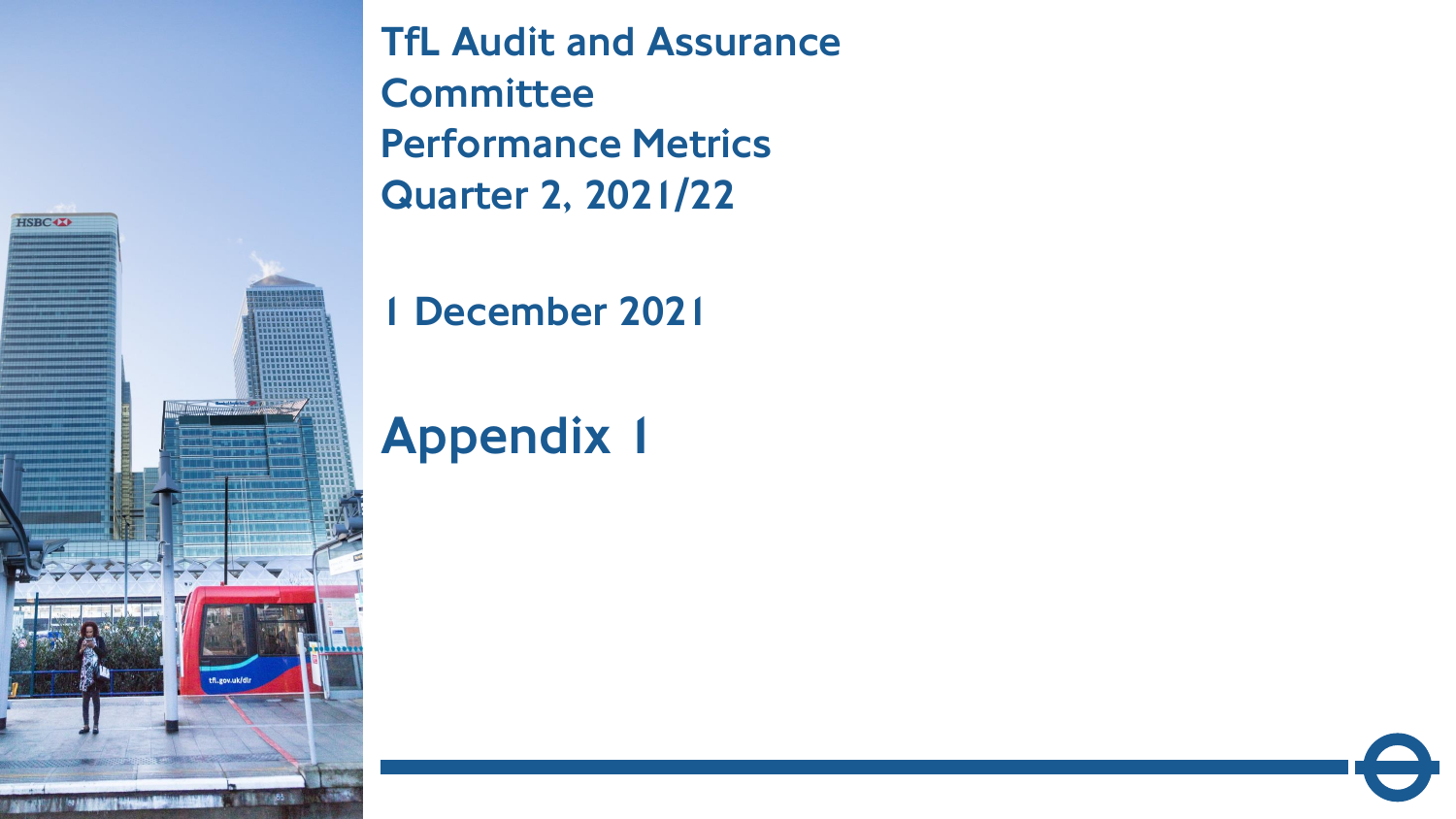## Audit Committee performance metrics to Q2, 2021/22

Total operating income: £101m lower than the Revised Budget. Passenger income is £1,250m in the year to date, which is almost double that from last year, but (£120m) below Budget. This is driven by lower journeys across all modes, partly a result of the delay to Step 4 of the Government's roadmap, followed by the holiday season. Journeys have increased since the end of the Summer, but Tube journeys are not yet reaching expected levels. Other operating income is £19m higher than Budget, driven by higher Road User Charging, media and property income.

Operating costs £68m below Budget: lower underlying costs (£30m), timing differences (£9m) and release of central contingency held to mitigate high risk uncertainties e.g. RUC revenues (£30m).

Total capital expenditure (excluding Crossrail): £72m lower than Budget, largely a result of project slippage and deferrals, partly driven from the short term and stopstart nature of the current funding agreements.

2

### **Forecasting accuracy**





\*Reporting is against the 2020/21 Revised Budget for Q3-Q4, the March TfL Budget for Q1 2022 and the 2021/22 Revised Budget for Q2 2022 \*\* Total TfL capital expenditure excludes amounts relating to Crossrail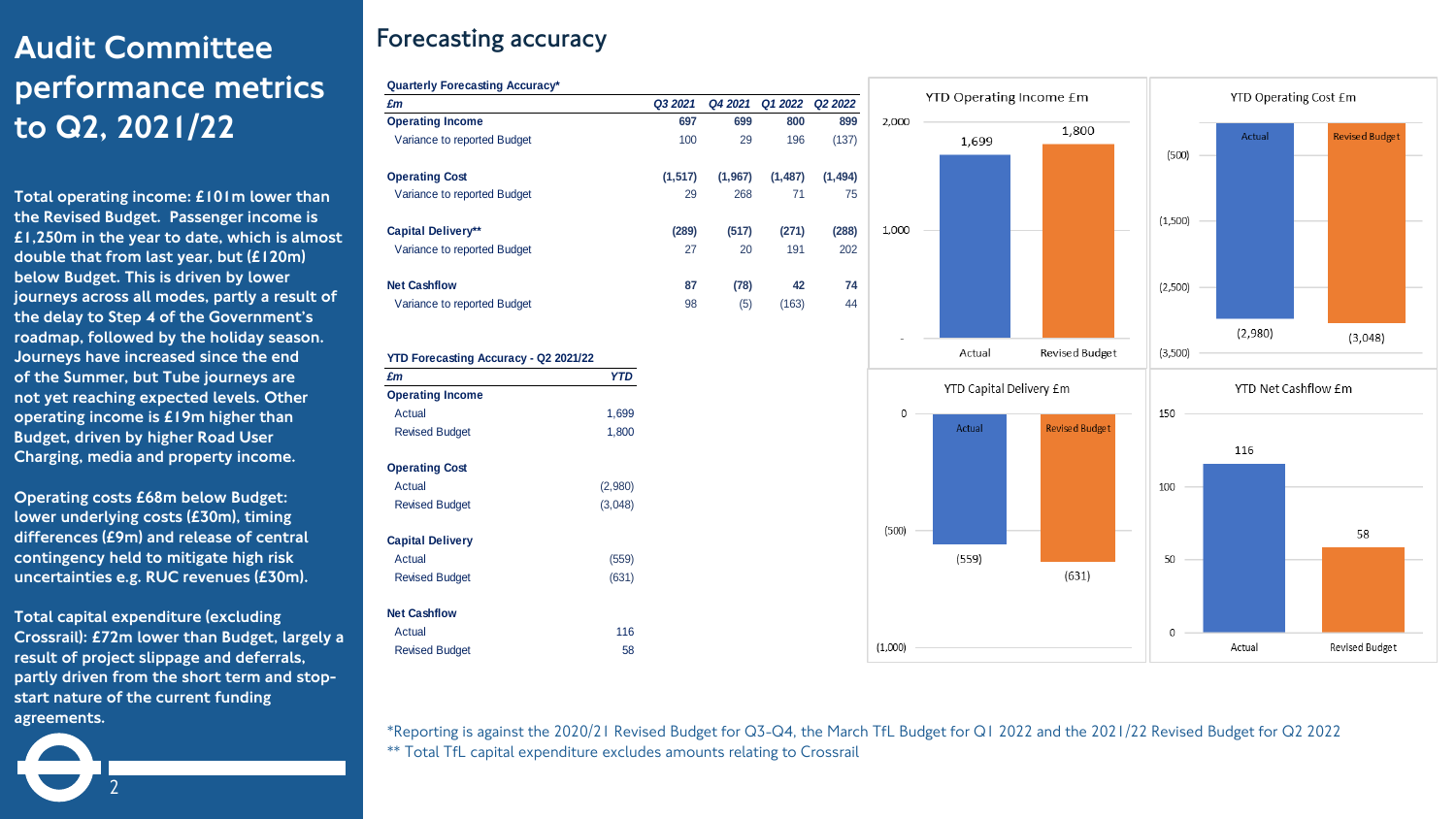## **Processing payments** Audit Committee performance metrics to Q2, 21/22

Value of open items > 30 days on the bank reconciliation has remained steady but volume has dropped significantly as a large volume of postings with low value were cleared in Q2 . The number of open items continues to be reviewed by the BSF O2C team to actively clear out the more than 30 days.

The volume of manual postings have decreased significantly from 1.8k in Q1 to 0.3k in Q2 due to lower number of invoices raised in Q1 vs Q4 of last fiscal year which were settled in the succeeding quarter.

Finance/BSF will continue to review manual postings to seek further automation opportunities.

3

#### **Quarterly Figures**

| £m                              |        | Q3 20/21 Q4 20/21 Q1 21/22 |        | Q2 21/22 |
|---------------------------------|--------|----------------------------|--------|----------|
| Open Items < 30 days (£m Value) | (18.6) | (7.8)                      | (11.8) | (11.0)   |
| Open Items > 30 days (£m Value) | 4.90   | 0.05                       | 0.06   | (0.09)   |
| Open Items < 30 days (Volume)   | 935    | 946                        | 871    | 1,816    |
| Open Items > 30 days (Volume)   | 1,819  | 1.927                      | 1.263  | 817      |
| <b>Automated Postings %</b>     |        |                            |        |          |
| Automated                       | 6.710  | 8.946                      | 7.145  | 8.512    |
| Manual                          | 2.075  | 1.524                      | 1.782  | 339      |
| Automated                       | 76%    | 85%                        | 80%    | 96%      |
| Manual                          | 24%    | 15%                        | 20%    | 4%       |





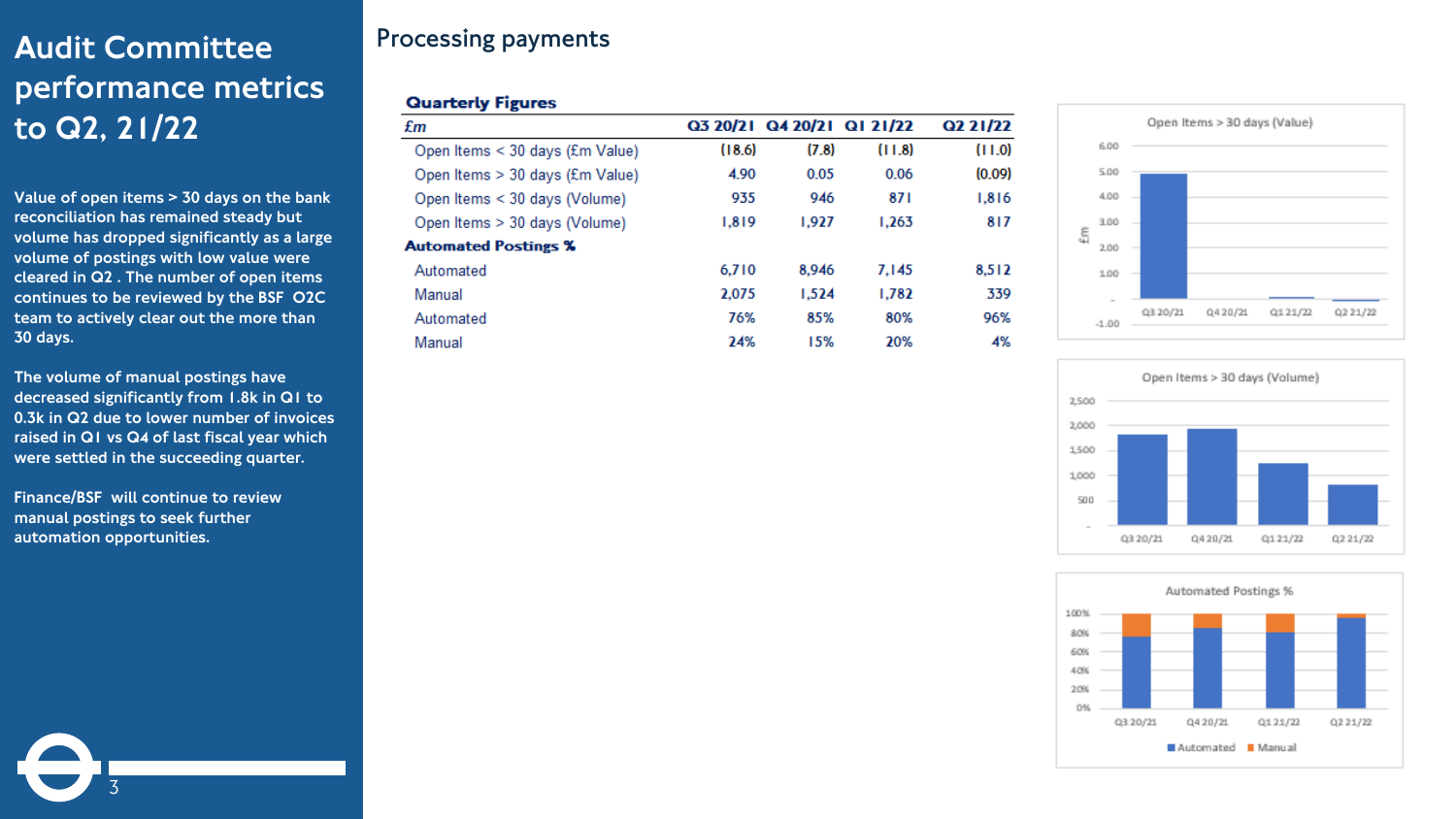## **Procurement activity** Audit Committee performance metrics to Q2, 21/22

#### Retrospective PO by Value and Volume:

- Increase in retrospective PO in P7 due to a £1 4m Arriva Rail London payment
- Monitoring and behaviour change initiative continues with the Procurement and Supply Chain Improvement Programme deploying new tools (Ariba) and processes over the next FY.

#### Benefits Delivery:

• Benefit delivery forecast continues to increase as Benefit Methodology embeds and work continues with finance to reconcile savings.

#### Non Competitive Transaction (NCTs) by Value and Volume:

• Direct award volume falls in period 7

4

#### **Retrospective PO Spend**



#### **Benefit Delivery**



#### **Direct Awards (Previously NCTs)**

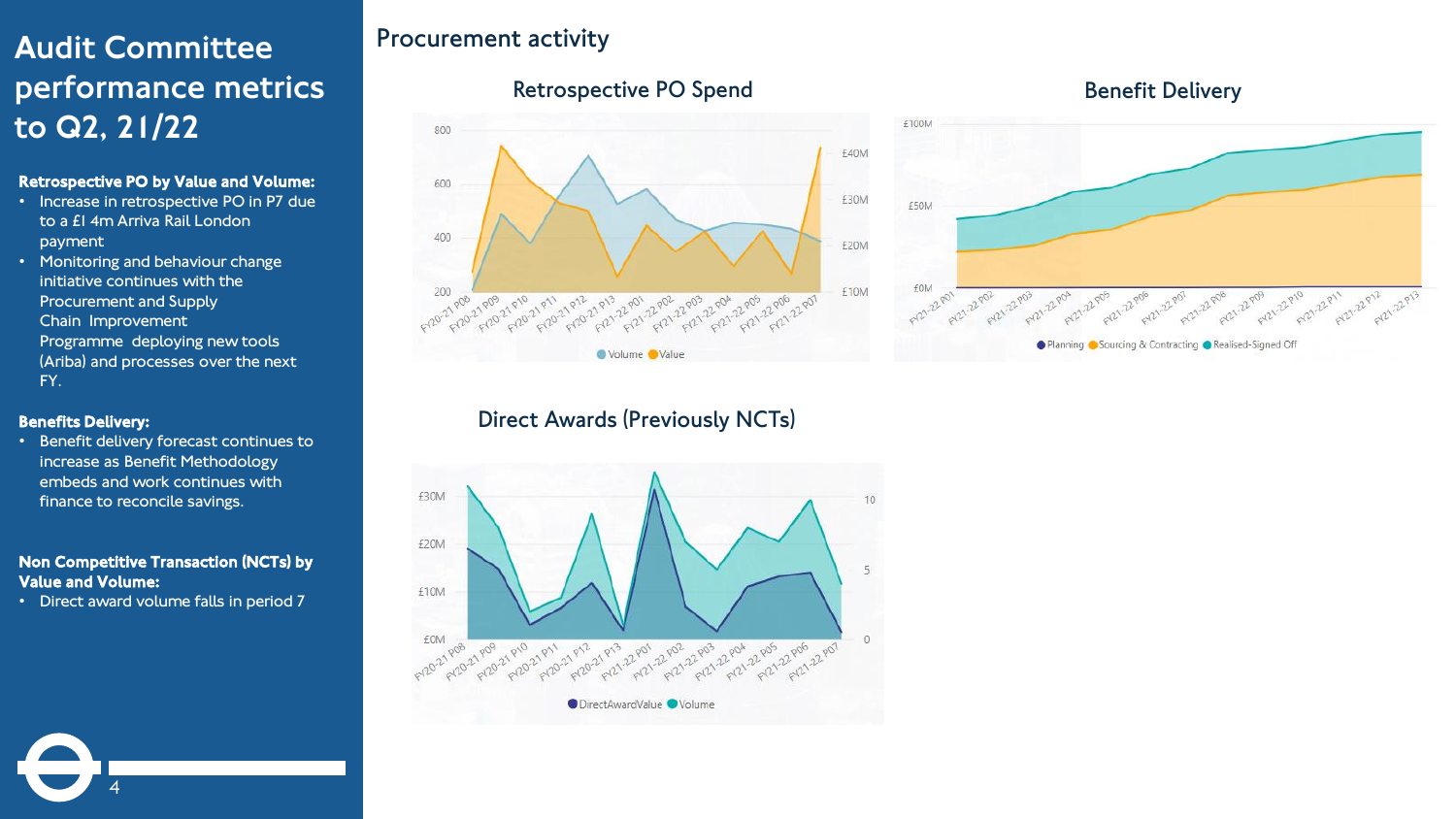## Audit Committee performance metrics to Q2, 21/22

5

**Business Services Function: additional savings and cost avoidance (summary)**

**Operational Hours** £ Financial Savings  $E$ 7.51M  $r$ 10000 Hrs  $-E6.01M$ -8000 Hrs  $-E4.51M$ -6000 Hrs SEO Financial Operational Savings Hours saved  $\pm 3.00M$ ⊦4000 Hrs £2.44M 670  $E1.5Q_{£1,502,000.00}^{A}$ 2000 Hrs |  $L_{\text{E0.00M}}$ L<sub>0</sub> Hrs £2.44M 670